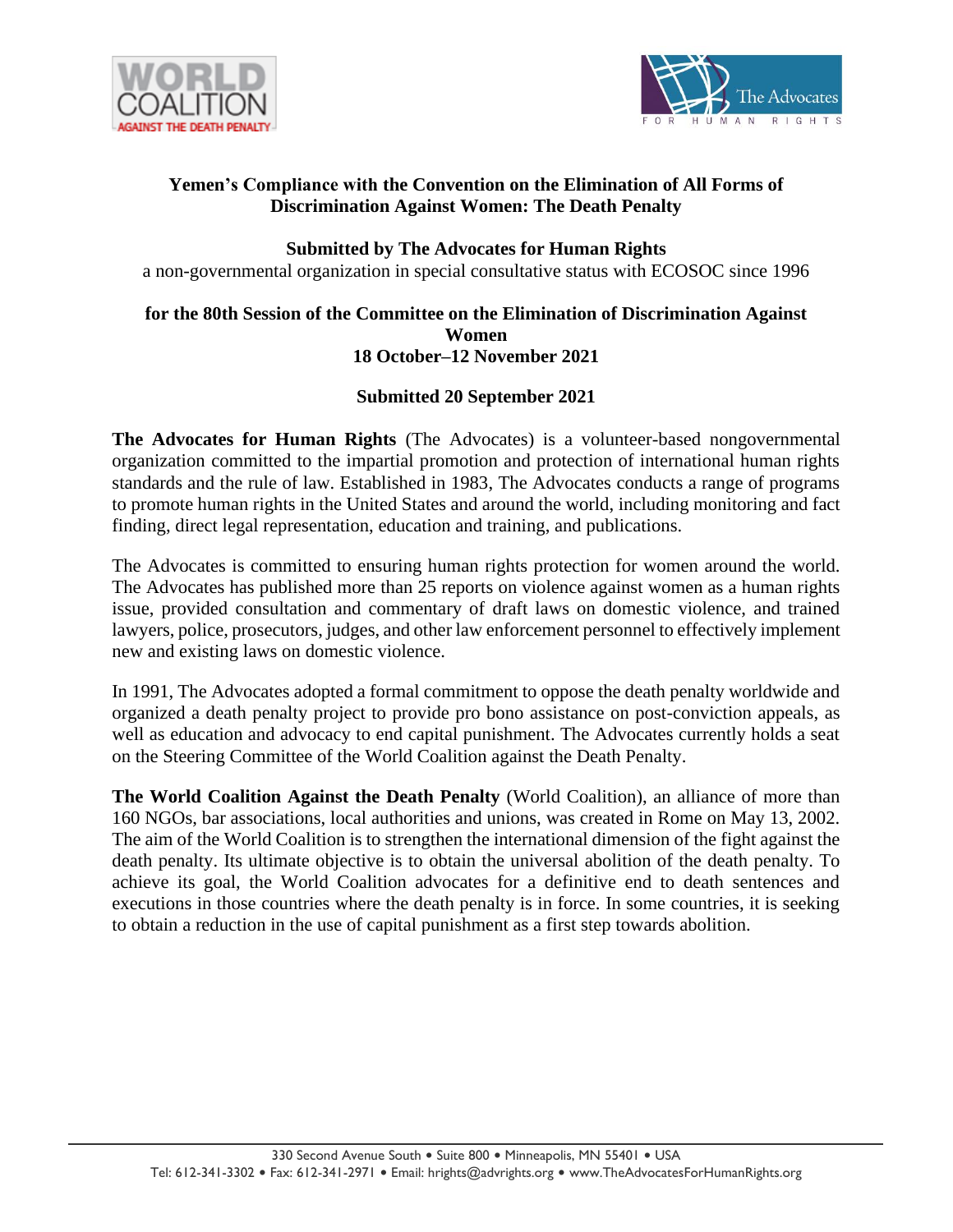### **EXECUTIVE SUMMARY**

- 1. Women in conflict with the law in Yemen are at risk of experiencing gender-based discrimination within the legal system and while detained. Such discrimination is particularly acute when women are at risk of being sentenced to death. For example, in Houthi-controlled parts of Yemen, women are in danger of being sentenced to death for "spying," often based primarily on the conduct of their male family members. In parts of the country controlled by the internationally recognized Government of Yemen, women accused of capital offenses are denied legal aid to mount a successful defense. And because of the mandatory nature of the death penalty for crimes such as murder, courts do not take into account an accused woman's experiences of gender-based violence that may have motivated her actions. Women are also often financially unable to gather sufficient resources to pay "blood money" to victims' families. Detention conditions for women, particularly in Houthi-controlled parts of Yemen, amount to cruel, inhuman, and degrading treatment and in some cases prison authorities torture women detainees.
- 2. Because of continued internal conflict in Yemen, there is limited official data regarding the number of women currently sentenced to death. For the same reason, there is only limited information regarding detention conditions of women sentenced to death.

## **Yemen fails to uphold its obligations under the Convention on the Elimination of All Forms of Discrimination Against Women**

- 3. Women in conflict with the law in Yemen face multiple forms of discrimination, particularly in the context of legal proceedings in which a woman is at risk of being sentenced to death. IN Houthi-controlled areas, women are subjected to politically motivated prosecutions, unfair trials, death sentences, and brutal human rights violations in detention facilities. Yemeni authorities deny women access to qualified, experienced legal counsel in capital proceedings. Those proceedings fail to take into account a defendant's history as a victim of gender-based violence. Women from disadvantaged socio-economic backgrounds may be unable to escape the death penalty by paying "blood money" to the victim's family.
	- **I. The internationally recognized Government of Yemen fails to protect women in areas under Houthi control from politically motivated prosecutions, unfair trials, death sentences, and brutal human rights violations in detention facilities, arising primarily out of their familial relationships (List of Issues paragraph 2)**
- 4. The Committee recognized that "[t]he internationally recognized Government does not exercise effective control over parts of the territory of the State party," and asked "how it promotes the implementation of the Convention . . . with a view to ensuring that women and girls throughout the State party, including in those areas that are under the effective control of non-State actors, are able to enjoy their rights under the Convention."<sup>1</sup>

<sup>1</sup> Committee on the Elimination of Discrimination Against Women, List of issues and questions in relation to the combined seventh and eighth periodic reports of Yemen, (March 11, 2020), U.N. Doc. CEDAW/C/YEM/Q/7- 8/Rev.1, ¶ 2.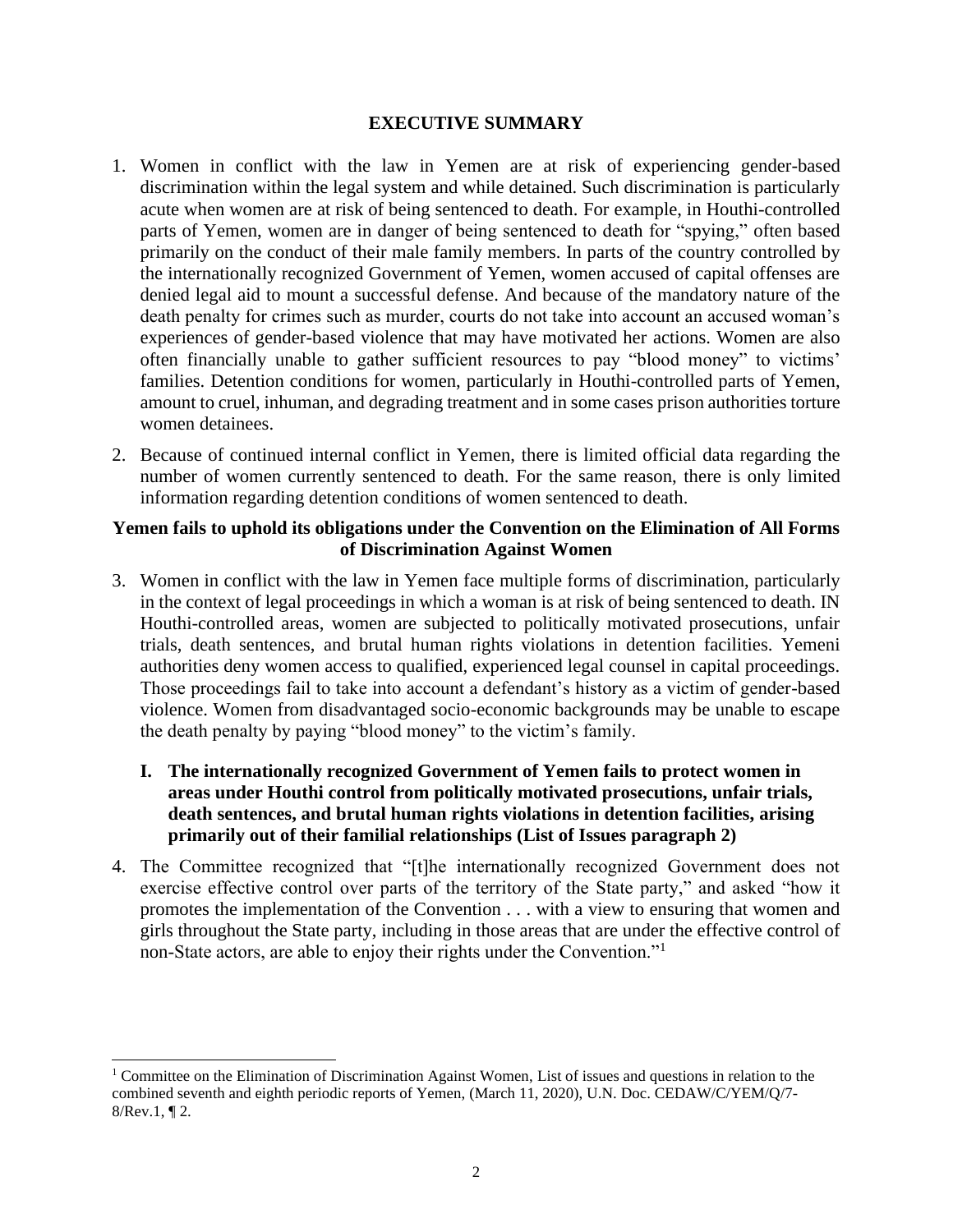- 5. The State Party Response to the List of Issues does not respond directly to this query, but instead calls on the international community to "shoulder its responsibility towards Yemen."<sup>2</sup>
- 6. According to Amnesty International, "the Huthis and their allied forces have stepped up their use of an anti-terrorism court as a way to settle political scores, often handing down death sentences on spurious accusations of espionage and 'aiding an enemy country' following grossly unfair trials." <sup>3</sup> For example, in October 2016, Houthi authorities arrested Ms. O, apparently because her husband was an al-Qai'ida suspect. According to her father, she was beaten up in his presence. She was also forced to watch other detainees being tortured. She was also wrongfully accused of engaging in an "illegitimate sex act" with a codefendant. Amnesty International characterized her trial, where she had no legal representation, as "grossly unfair." For several months before her trial, she was barred from contacting the outside world. Her three male codefendants were released on bail months before the verdict, and she was the only defendant who remained in custody. In January 2018, a Houthi court in Sanaa sentenced her to death for spying, and she remains on death row.<sup>4</sup> Spying carries a mandatory death sentence in Yemen.<sup>5</sup> Amnesty International describes her prison conditions as "woefully inadequate"; she does not have access to hygiene products and her relatives are too fearful of the Houthi authorities to visit her.<sup>6</sup>
- 7. Ms. O's case highlights a troubling trend identified by the Cornell Center on the Death Penalty Worldwide in its groundbreaking 2018 report: "women who are seen as violating entrenched norms of gender behavior may be sentenced more harshly."<sup>7</sup> The study also observed that authorities tend to arrest, charge, and sentence women to death in conjunction with the conduct of their spouses or other family members.<sup>8</sup>
- 8. Ms. O's case is not unique. In August 2021, a Houthi court in Sanaa sentenced two women to death on charges of aiding "the enemy" and "communicating with a hostile foreign country."<sup>9</sup>

content/uploads/2019/12/Judged-More-Than-Her-Crime.pdf.

<sup>2</sup> Committee on the Elimination of Discrimination against Women, *Replies of Yemen to the list of issues and question in relation to its combined seventh and eighth periodic reports,* (August 19, 2020), U.N. Doc. CEDAW/C/YEM/RQ/7- 8, ¶ 1.

<sup>3</sup> *Yemen: Illegal detention remains rife after five years of war*, Amnesty International, Mar. 24, 2020,

https://www.amnesty.org/en/latest/news/2020/03/yemen-illegal-detention-remains-rife-after-five-years-of-war/.

<sup>4</sup> Mohammed Alragawi, *Yemen: Women captives recall ordeal in Houthi prisons*, Anadolu Agency, 23 Feb. 2021,

https://www.aa.com.tr/en/middle-east/yemen-women-captives-recall-ordeal-in-houthi-prisons/2153806

<sup>5</sup> *Yemen: Illegal detention remains rife after five years of war*, Amnesty International, Mar. 24, 2020,

https://www.amnesty.org/en/latest/news/2020/03/yemen-illegal-detention-remains-rife-after-five-years-of-war/.

<sup>6</sup> *Young Yemeni woman on death row suffers the wrath of the Huthis' 'psychological war' on opponents*, Amnesty International, Apr. 13, 2018, https://www.amnesty.org/en/latest/news/2018/04/young-yemeni-woman-on-death-rowsuffers-the-wrath-of-the-huthis-psychological-war-on-opponents/.

<sup>7</sup> *Judged for More Than Her Crime: A Global Overview of Women Facing the Death Penalty*, Cornell Center on the Death Penalty Worldwide, Sept. 2018, at 6, https://www.deathpenaltyworldwide.org/wp-

<sup>8</sup> *Judged for More Than Her Crime: A Global Overview of Women Facing the Death Penalty*, Cornell Center on the Death Penalty Worldwide, Sept. 2018, at 8, https://www.deathpenaltyworldwide.org/wp-

content/uploads/2019/12/Judged-More-Than-Her-Crime.pdf.

<sup>9</sup> Ismaeel Naar, *Houthi court sentences 11 Yemenis to death, including two women and a professor*, Al Arabiya News, Aug. 28, 2021, https://english.alarabiya.net/News/gulf/2021/08/28/Houthi-court-sentences-11-Yemenis-todeath-including-two-women-and-a-professor.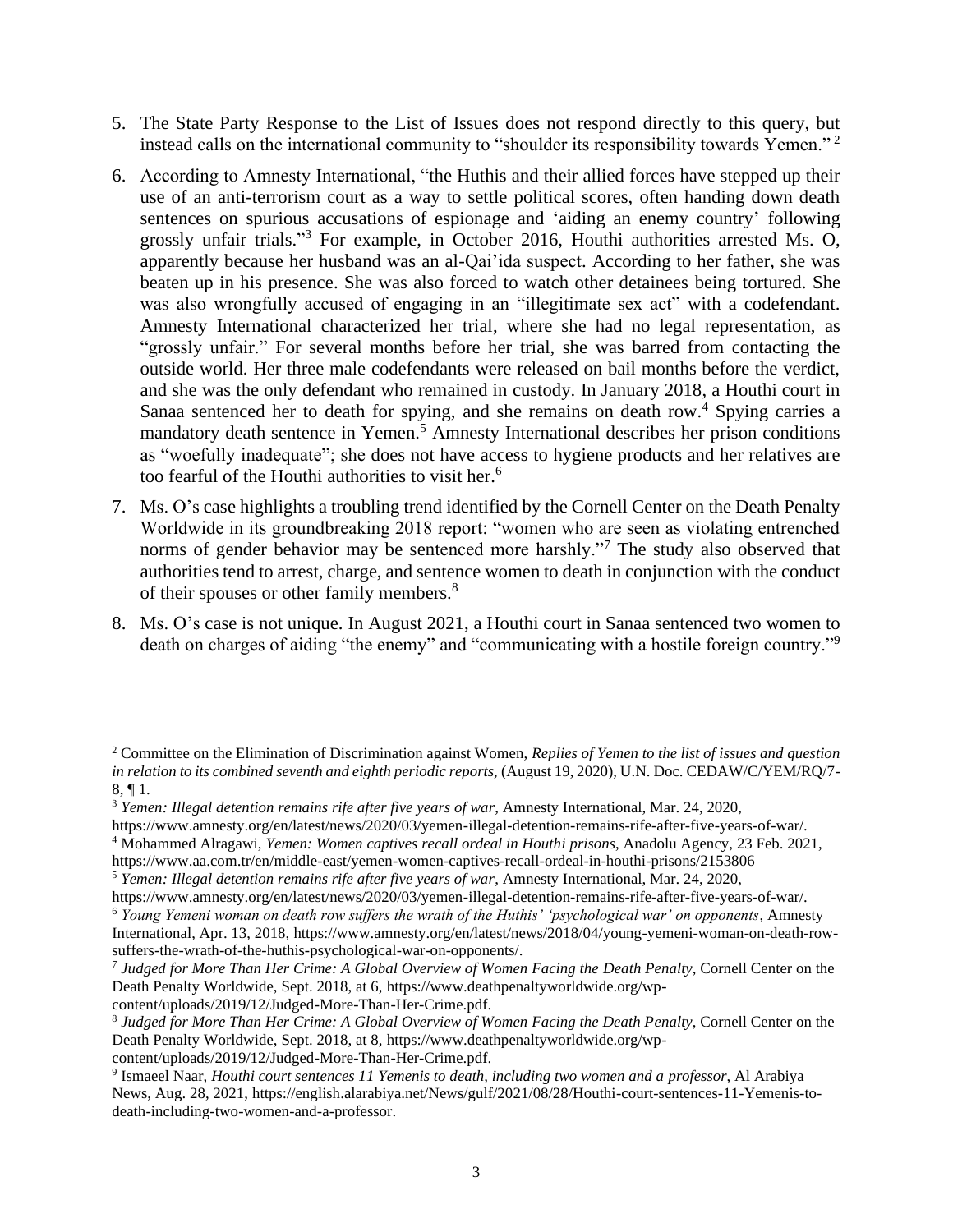- <span id="page-3-0"></span>9. Civil society organizations have documented human rights violations against women in detention facilities controlled by Houthi militias.<sup>10</sup> Civil society organizations report extensive human rights violations against women in Houthi-controlled detention facilities.<sup>11</sup> Activists say that reports of rape and other forms of sexual violence in detention facilities have increased.<sup>12</sup> Ms. B, director of the 8<sup>th</sup> March Yemeni Union Women, reported that "Houthi prisons are like graves for women."<sup>13</sup> She stated that Zinabiyat, a women's military group established by Houthis, "are accused of brutal acts against women such as arbitrary arrest, looting, sexual assault, beating, torture, and facilitating rape in secret detention centers."<sup>14</sup> Another women, Ms. M, stated that Zainabiyat kidnapped her in March 2019 and then subjected her to torture, beatings, electrocution, and rape in detention.<sup>15</sup>
- <span id="page-3-1"></span>10. Recent news reports outline substandard conditions for women incarcerated by Houthi forces in Yemen. According to the Associated Press, "[a]ctivists and former detainees described to The Associated Press a network of secret detention facilities where they are tortured and sometimes raped."<sup>16</sup> In addition, there may be detained women who believe they are on death row even though claims have yet to be adjudicated. A recently imprisoned woman reported that shortly after she was detained, and before any legal proceedings occurred, she was taken "to the basement of a converted school, its filthy cells filled with female detainees. Interrogators beat her bloody, gave her electrical shocks and, as psychological torture, scheduled her execution only to call it off last-minute."<sup>17</sup> This woman was not accused of murder: it is believed she was arrested because she expressed opposition to Houthi forces.

#### **II. Yemeni authorities deny women access to justice in court proceedings (List of Issues paragraph 6)**

11. The Committee requested information on "[m]easures taken by the State party to ensure that women have access to legal aid and legal representation to claim their rights in court proceedings."<sup>18</sup>

<sup>10</sup> Mohammed Alragawi, *Yemen: Women captives recall ordeal in Houthi prisons*, Anadolu Agency, 23 Feb. 2021, https://www.aa.com.tr/en/middle-east/yemen-women-captives-recall-ordeal-in-houthi-prisons/2153806

<sup>11</sup> Mohammed Alragawi, *Yemen: Women captives recall ordeal in Houthi prisons*, Anadolu Agency, 23 Feb. 2021, https://www.aa.com.tr/en/middle-east/yemen-women-captives-recall-ordeal-in-houthi-prisons/2153806

<sup>12</sup> *Young Yemeni woman on death row suffers the wrath of the Huthis' 'psychological war' on opponents*, Amnesty International, Apr. 13, 2018, https://www.amnesty.org/en/latest/news/2018/04/young-yemeni-woman-on-death-rowsuffers-the-wrath-of-the-huthis-psychological-war-on-opponents/.

<sup>13</sup> Mohammed Alragawi, *Yemen: Women captives recall ordeal in Houthi prisons*, Anadolu Agency, 23 Feb. 2021, https://www.aa.com.tr/en/middle-east/yemen-women-captives-recall-ordeal-in-houthi-prisons/2153806

<sup>14</sup> Mohammed Alragawi, *Yemen: Women captives recall ordeal in Houthi prisons*, Anadolu Agency, 23 Feb. 2021, https://www.aa.com.tr/en/middle-east/yemen-women-captives-recall-ordeal-in-houthi-prisons/2153806

<sup>15</sup> Mohammed Alragawi, *Yemen: Women captives recall ordeal in Houthi prisons*, Anadolu Agency, 23 Feb. 2021, https://www.aa.com.tr/en/middle-east/yemen-women-captives-recall-ordeal-in-houthi-prisons/2153806

<sup>&</sup>lt;sup>16</sup> Associated Press, "Women who dare dissent targeted for abuse by Yemen's rebels," Accessed 9 Nov. 2020, https://apnews.com/article/0ba4a955901572c1ce013a6045fba49a.

<sup>&</sup>lt;sup>17</sup> Associated Press, "Women who dare dissent targeted for abuse by Yemen's rebels," Accessed 9 Nov. 2020, https://apnews.com/article/0ba4a955901572c1ce013a6045fba49a.

<sup>&</sup>lt;sup>18</sup> Committee on the Elimination of Discrimination Against Women, List of issues and questions in relation to the combined seventh and eighth periodic reports of Yemen, (March 11, 2020), U.N. Doc. CEDAW/C/YEM/Q/7-  $8$ /Rev.1, ¶ 6.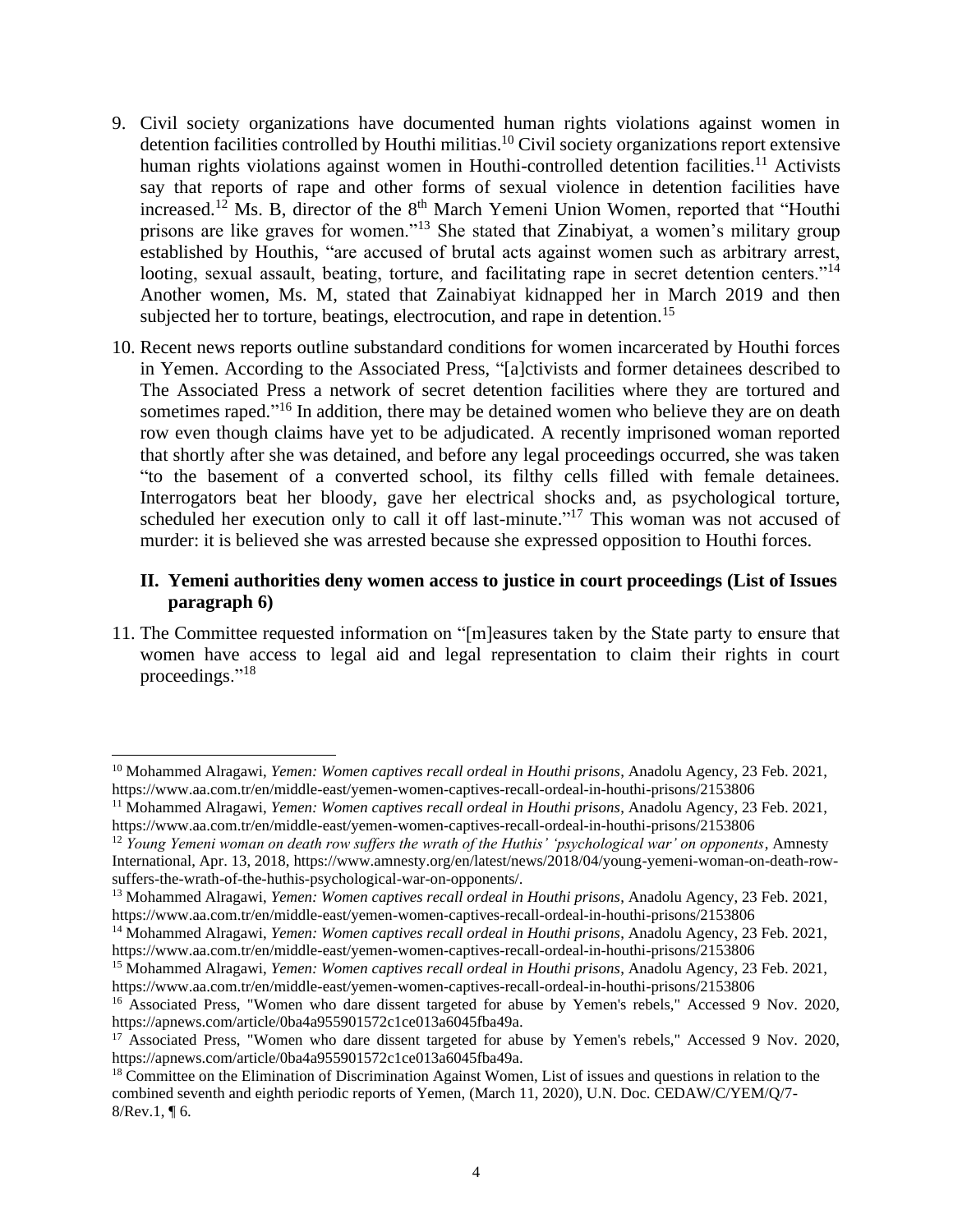- 12. The State Party Response asserts that "[t]he judiciary is one of the main mechanisms for protection and defending human rights,"<sup>19</sup> and that "[f]ree legal aid is provided to women and children in coordination with civil society organizations."<sup>20</sup> It further states that "[t]he Ministry of Justice has a specialized unit that provides legal and judicial aid to victims and women in distress who cannot afford the legal fees."<sup>21</sup>
- 13. The State Party's response does not appear to reflect the reality faced by women charged with death-eligible offenses, particularly when those charges arise within the context of genderbased violence. Because of significant internal conflict in Yemen, it is difficult to obtain accurate current information about women sentenced to death or the legal proceedings that result in their death sentences. In Yemen a murder conviction results in a mandatory death sentence (unless the victim's family pardons the offender or accepts payment of blood money).<sup>22</sup> In 2012, Yemen's Interior Ministry reported that of 50 women arrested for killing their husbands, most of those murders had been motivated by domestic violence and gender inequality. It is unknown how many of those 50 women were ultimately sentenced to death or executed. 23
- 14. According to the Cornell Center on the Death Penalty Worldwide, "[m]ost women have been sentenced to death for the crime of murder, often in relation to the killing of family members in a context of gender-based violence." The report noted that "[i]n mandatory death penalty jurisdictions," such as Yemen, "a woman's prior history as a survivor of physical or sexual abuse is simply irrelevant, since the death penalty is automatically imposed for death-eligible offenses without consideration of the offender's background or the circumstances of the crime."<sup>24</sup>
- 15. A person from the UN Population Fund who visited a Yemeni women's prison in 2017 spoke with two women, both of whom had been sentenced to death for offenses related to genderbased violence. One had been sentenced to death for killing a man who had tried to rape her while her husband was away. The other had been sentenced to death for killing her husband in what the woman said was a "mistake." Both women were ultimately able to gather donations to pay "blood money" to secure their release. $25$

<sup>19</sup> Committee on the Elimination of Discrimination against Women, *Replies of Yemen to the list of issues and question in relation to its combined seventh and eighth periodic reports,* (August 19, 2020), U.N. Doc. CEDAW/C/YEM/RQ/7- 8, ¶ 25.

<sup>20</sup> Committee on the Elimination of Discrimination against Women, *Replies of Yemen to the list of issues and question in relation to its combined seventh and eighth periodic reports,* (August 19, 2020), U.N. Doc. CEDAW/C/YEM/RQ/7- 8, ¶ 28.

<sup>21</sup> Committee on the Elimination of Discrimination against Women, *Replies of Yemen to the list of issues and question in relation to its combined seventh and eighth periodic reports,* (August 19, 2020), U.N. Doc. CEDAW/C/YEM/RQ/7- 8, ¶ 29.

 $22$  Republican Decree for Law Concerning Crimes and Penalties [YEM] arts. 13, 234, 235.

<sup>&</sup>lt;sup>23</sup>The Cornell Center on the Death Penalty Worldwide, *Judged for More Than Her Crime: A Global Overview of Women Facing the Death Penalty*, (Cornell Law School, 2018), 11. Available online at http://www.deathpenaltyworldwide.org/wp-content/uploads/2019/12/Judged-More-Than-Her-Crime.pdf.

<sup>&</sup>lt;sup>24</sup> Judged for More Than Her Crime: A Global Overview of Women Facing the Death Penalty, Cornell Center on the Death Penalty Worldwide, Sept. 2018, at 4, https://www.deathpenaltyworldwide.org/wp-

content/uploads/2019/12/Judged-More-Than-Her-Crime.pdf.

<sup>25</sup> Odharnait Ansbro, *Behind Bars in a Civil War: The Women of Yemen's Prisons*, New Humanitarian, Sept. 6, 2017, https://deeply.thenewhumanitarian.org/womenandgirls/articles/2017/09/06/behind-bars-in-a-civil-war-thewomen-of-yemens-prisons.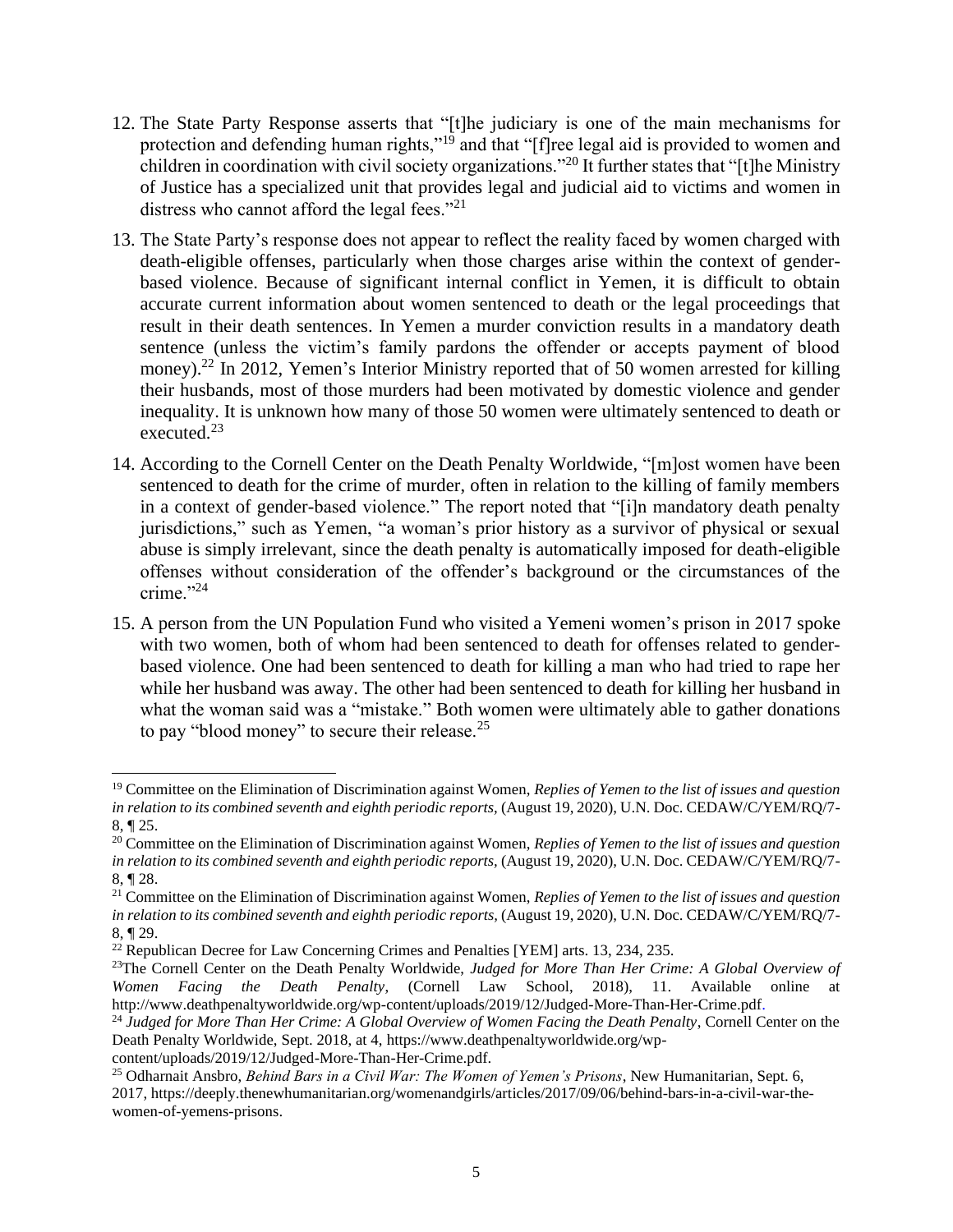- 16. These two women were fortunate to escape Yemen's mandatory death penalty for murder by securing blood money. As the Cornell Center on the Death Penalty Worldwide observes, "[l]ack of economic resources . . . makes it practically impossible for many women to compensate the victim's family in legal systems where financial restitution can lead to a reduction in their sentence."<sup>26</sup>
- 17. Women charged with death-eligible crimes such as murder, particularly in cases arising in a context of domestic violence, "suffer from gender discrimination on multiple levels." As the Cornell Center on the Death Penalty Worldwide explains, "evidence of abuse is difficult to gather." Further, "[e]ven if evidence of domestic violence is presented to the court, women face substantial barriers in convincing a court that they acted in self-defense." Courts very rarely treat domestic abuse as a mitigating factor during sentencing,<sup>27</sup> and in Yemen's legal system, the mandatory death penalty precludes them from doing so.
- 18. Ms. P is from India and she was denied legal aid and subsequently convicted of killing a Yemeni man who held himself out as her husband in order to claim ownership over a health clinic she started. She explained that after the man presented an altered photo purporting to show their wedding, she reported his actions at the police station in Sanaa and was arrested for raising the complaint. The man was also arrested. Authorities detained her for 16 days, and they released both parties after the man presented authorities with a forged marriage certificate.<sup>28</sup>
- 19. After the arrest, the man confiscated Priya's passport and began subjecting her to physical abuse. He forced her to live with him and brought friends to the house, forcing her to perform sexual acts. He confiscated her SIM cards to prevent her from calling relatives in India.
- 20. Ms. P states that she did not receive any legal aid in her trial court proceedings, and she attributes the death sentence to her lack of legal representation.<sup>29</sup> The Cornell Center on the Death Penalty Worldwide confirms that her situation is not unique: "women frequently lack money or property of their own, which impedes their ability to retain qualified counsel."<sup>30</sup> She states that the appellate court assigned her an attorney, but the attorney was a junior advocate who did not offer appropriate representation. That attorney was not authorized to represent her before the apex court for further proceedings.<sup>31</sup> Indian authorities ultimately intervened to

<sup>&</sup>lt;sup>26</sup> Judged for More Than Her Crime: A Global Overview of Women Facing the Death Penalty, Cornell Center on the Death Penalty Worldwide, Sept. 2018, at 8, https://www.deathpenaltyworldwide.org/wp-

content/uploads/2019/12/Judged-More-Than-Her-Crime.pdf.

<sup>&</sup>lt;sup>27</sup> Judged for More Than Her Crime: A Global Overview of Women Facing the Death Penalty, Cornell Center on the Death Penalty Worldwide, Sept. 2018, at 11-12, https://www.deathpenaltyworldwide.org/wp-

content/uploads/2019/12/Judged-More-Than-Her-Crime.pdf.

<sup>&</sup>lt;sup>28</sup> The News Minute, "He tortured me for 2 yrs: Indian woman on death row for murder in Yemen seeks help," Accessed 9 Nov. 2020, https://www.thenewsminute.com/article/he-tortured-me-2-yrs-indian-woman-death-rowmurder-yemen-seeks-help-131574.

<sup>&</sup>lt;sup>29</sup> The News Minute, "He tortured me for 2 yrs: Indian woman on death row for murder in Yemen seeks help," Accessed 9 Nov. 2020, https://www.thenewsminute.com/article/he-tortured-me-2-yrs-indian-woman-death-rowmurder-yemen-seeks-help-131574.

<sup>&</sup>lt;sup>30</sup> Judged for More Than Her Crime: A Global Overview of Women Facing the Death Penalty, Cornell Center on the Death Penalty Worldwide, Sept. 2018, at 8, https://www.deathpenaltyworldwide.org/wp-

content/uploads/2019/12/Judged-More-Than-Her-Crime.pdf.

<sup>&</sup>lt;sup>31</sup> The News Minute, "He tortured me for 2 yrs: Indian woman on death row for murder in Yemen seeks help," Accessed 9 Nov. 2020, https://www.thenewsminute.com/article/he-tortured-me-2-yrs-indian-woman-death-rowmurder-yemen-seeks-help-131574.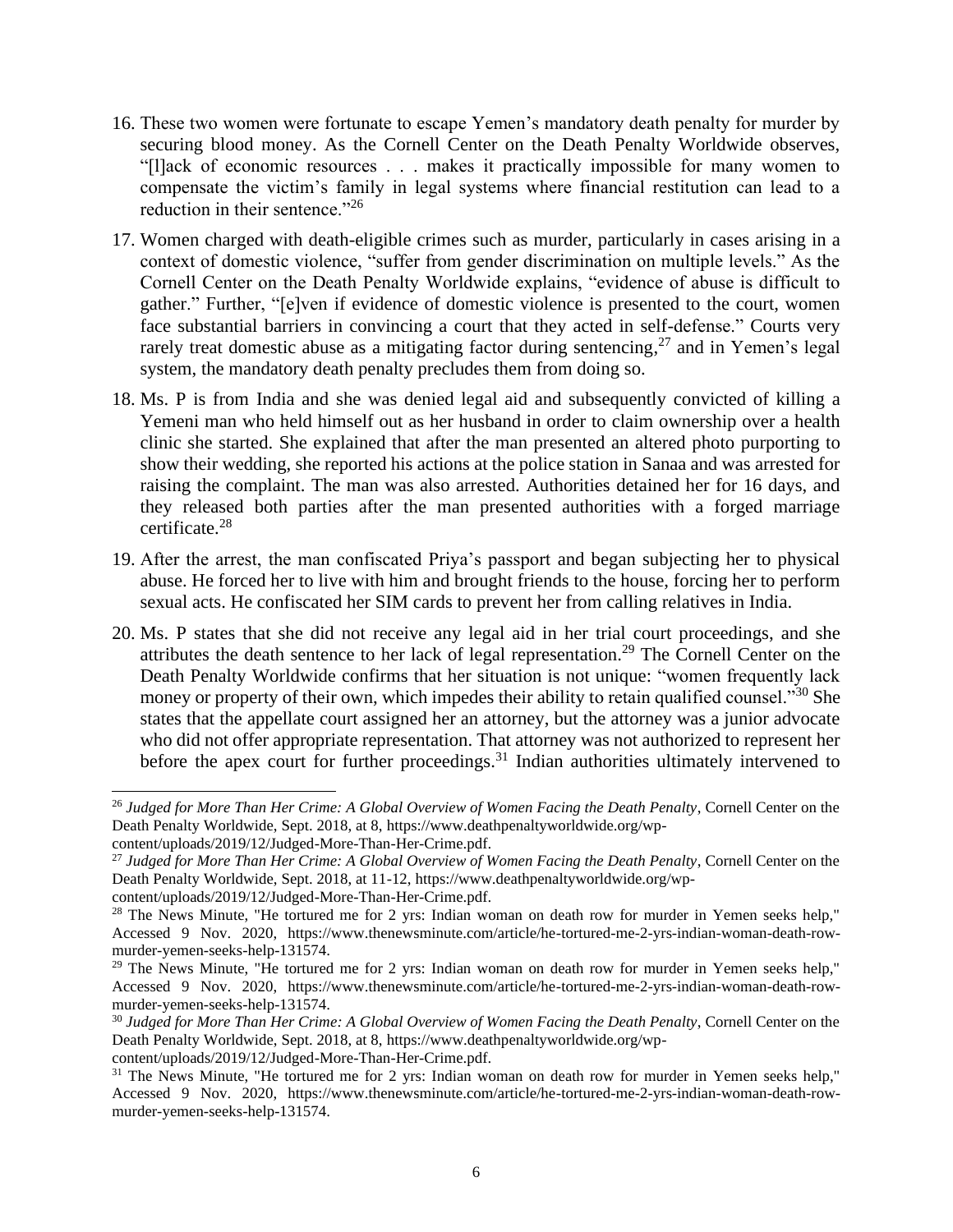appoint a lawyer, but the lawyer was not able to travel to Yemen due to COVID-19 restrictions.<sup>32</sup>

- 21. The appellate court upheld her death sentence, but on August 30, 2020, the apex court stayed her execution. The Indian government has intervened on her behalf, and unnamed organizations are reported to be willing to pay blood money to the victim's family.<sup>33</sup> On October 25, 2020, it was reported that Indian embassy officials visited Ms. P. and were working on an out-of-court settlement with the victim's family.<sup>34</sup>
- 22. Aside from Ms. P's case, it is difficult to determine whether any other women have been sentenced to death or have been executed recently. Amnesty International's most recent figures show an increase in death sentences from 55 in 2019 to at least 269 in 2020, but those figures are not disaggregated by sex or gender.<sup>35</sup>

## **III.Women in Houthi-controlled detention facilities face worsening human rights violations (List of Issues paragraph 22)**

- 23. The Committee requested disaggregated data "on the numbers of women and girls in detention, the grounds on which they have been deprived of liberty and the sentences imposed on them." The Committee also requested information on mechanisms to detect gender-based violence in detention facilities, including torture, and on measures to hold perpetrators accountable. The Committee also inquired whether detention facilities for women and girls are in line with the Bangkok Rules.<sup>36</sup>
- 24. The State Party Response provides little information regarding women and the death penalty or, even more generally, the detention of women. Section XIV of the State Party Response addresses "prisons"; however, the response contains neither the requested statistical data nor the requested information regarding condition of facilities in which Yemen detains any such women.<sup>37</sup>
- 25. As discussed in greater detail in paragraphs [9](#page-3-0) and [10](#page-3-1) above, detention conditions for women in Houthi-controlled areas of Yemen have deteriorated.

 $32$  The News Minute, "He tortured me for 2 yrs: Indian woman on death row for murder in Yemen seeks help." Accessed 9 Nov. 2020, https://www.thenewsminute.com/article/he-tortured-me-2-yrs-indian-woman-death-rowmurder-yemen-seeks-help-131574.

<sup>33</sup> The Week, "Yemen court stays death penalty for Indian nurse convicted of killing husband," Accessed 9 Nov. 2020, https://www.theweek.in/news/world/2020/08/30/yemen-court-stays-death-penalty-for-indian-nurse-convicted-ofkilling-husband.html.

<sup>&</sup>lt;sup>34</sup> Mathrubhumi, "Indian Embassy officials hold discussion with Nimisha Priya; to meet Yemen man's family," Accessed 9 Nov. 2020, https://english.mathrubhumi.com/news/nri/indian-embassy-officials-hold-discussion-withnimisha-priya-to-meet-yemen-man-s-family-1.5155488.

<sup>35</sup> *Death Sentences and Executions 2020*, Amnesty International (2021), at 13,

https://www.amnesty.org/en/documents/act50/3760/2021/en/.

<sup>&</sup>lt;sup>36</sup> Committee on the Elimination of Discrimination Against Women, List of issues and questions in relation to the combined seventh and eighth periodic reports of Yemen, (March 11, 2020), U.N. Doc. CEDAW/C/YEM/Q/7- 8/Rev.1, ¶ 22.

<sup>37</sup> Committee on the Elimination of Discrimination against Women, *Replies of Yemen to the list of issues and question in relation to its combined seventh and eighth periodic reports,* (August 19, 2020), U.N. Doc. CEDAW/C/YEM/RQ/7- 8, ¶¶ 80-83.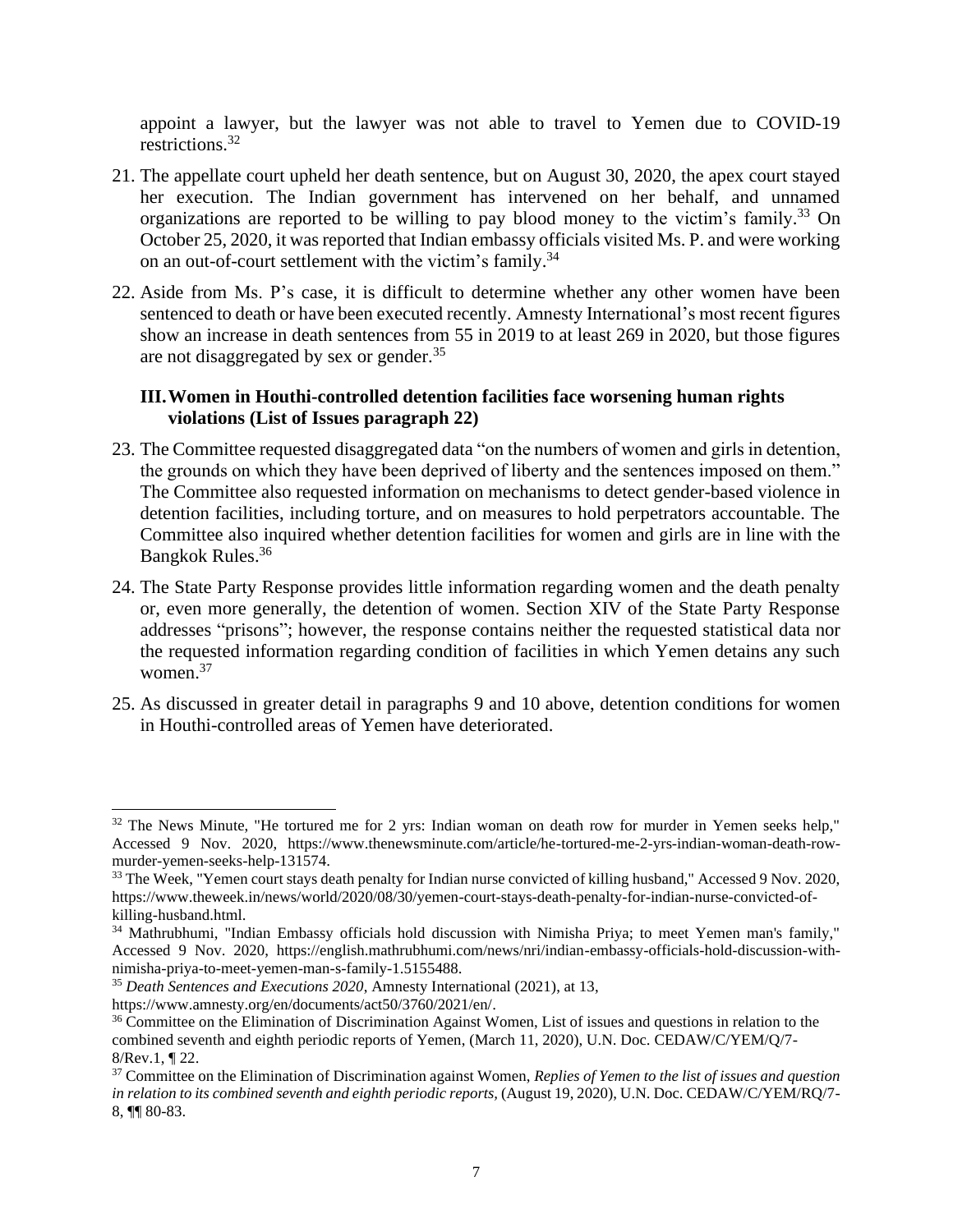### **IV.Suggested recommendations**

26. This report offers the following recommendations<sup>38</sup> for Yemeni authorities:

- Take concrete measures to hold non-state actors accountable for human rights violations committed against women and offer effective remedies to victims of those human rights violations.
- Immediately vacate any death sentences issued by non-state actors and ensure that no woman is executed on the basis of any legal proceedings carried out by nonstate actors.
- When negotiating with non-state actors for exchanges of prisoners, prioritize women who have been sentenced to death by non-state actors.
- Abolish the death penalty and replace it with a penalty that is fair, proportionate, and consistent with international human rights standards.
- In the interim, eliminate the death penalty as a possible sentence for offenses that do not involve an intentional killing committed by the person being sentenced.
- In the interim, eliminate the mandatory death penalty and provide all judges with sentencing authority with comprehensive gender-sensitization training, including with respect to women and girls in conflict with the law who have experienced gender-based violence, focusing on gender-based discrimination, domestic violence, and tactics of coercive control that may lead women to commit deatheligible offenses.
- Implement legislative reforms to prevent the application of the death penalty when women and girls who have experienced gender-based violence, including early and forced marriage as well as rape and sexual assault, act against their abusers.
- Ensure that all women accused of capital crimes have access to free and effective legal representation by attorneys who specialize in capital representation.
- Provide financial resources in cases involving indigent women so that they can participate on an equal basis in restitution practices, such as the payment of blood money, that may result in forgiveness from victims' families or mitigated sentencing.
- Guarantee access to consular assistance for non-Yemenis charged with deatheligible offenses, as required by the Vienna Convention on Consular Relations.
- Commute the sentences of women sentenced to death for killing close family members who perpetrated gender-based violence against them.
- Commute the sentences of every woman sentenced to death for an offense that does not involve an intentional killing committed by the woman.

<sup>38</sup> Some of these recommendations are borrowed or adapted from *Judged for More Than Her Crime: A Global Overview of Women Facing the Death Penalty*, Cornell Center on the Death Penalty Worldwide, Sept. 2018, at 35, https://www.deathpenaltyworldwide.org/wp-content/uploads/2019/12/Judged-More-Than-Her-Crime.pdf.